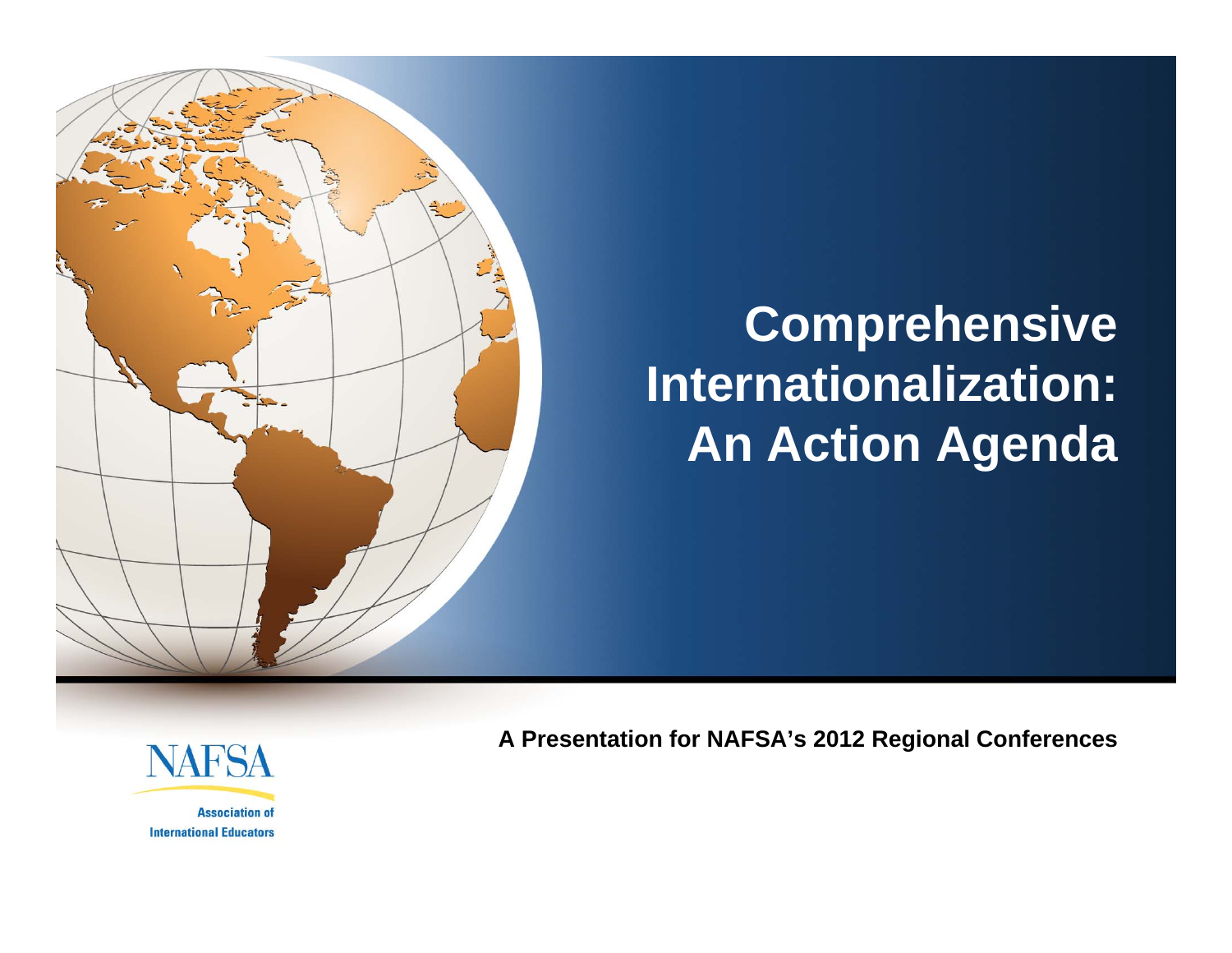



### **Presenters:**

- **Amy Henry, Georgia Institute of Technology,** amy.henry@gatech.edu.
- ◆ Adria Baker, Rice University, abaker@rice.edu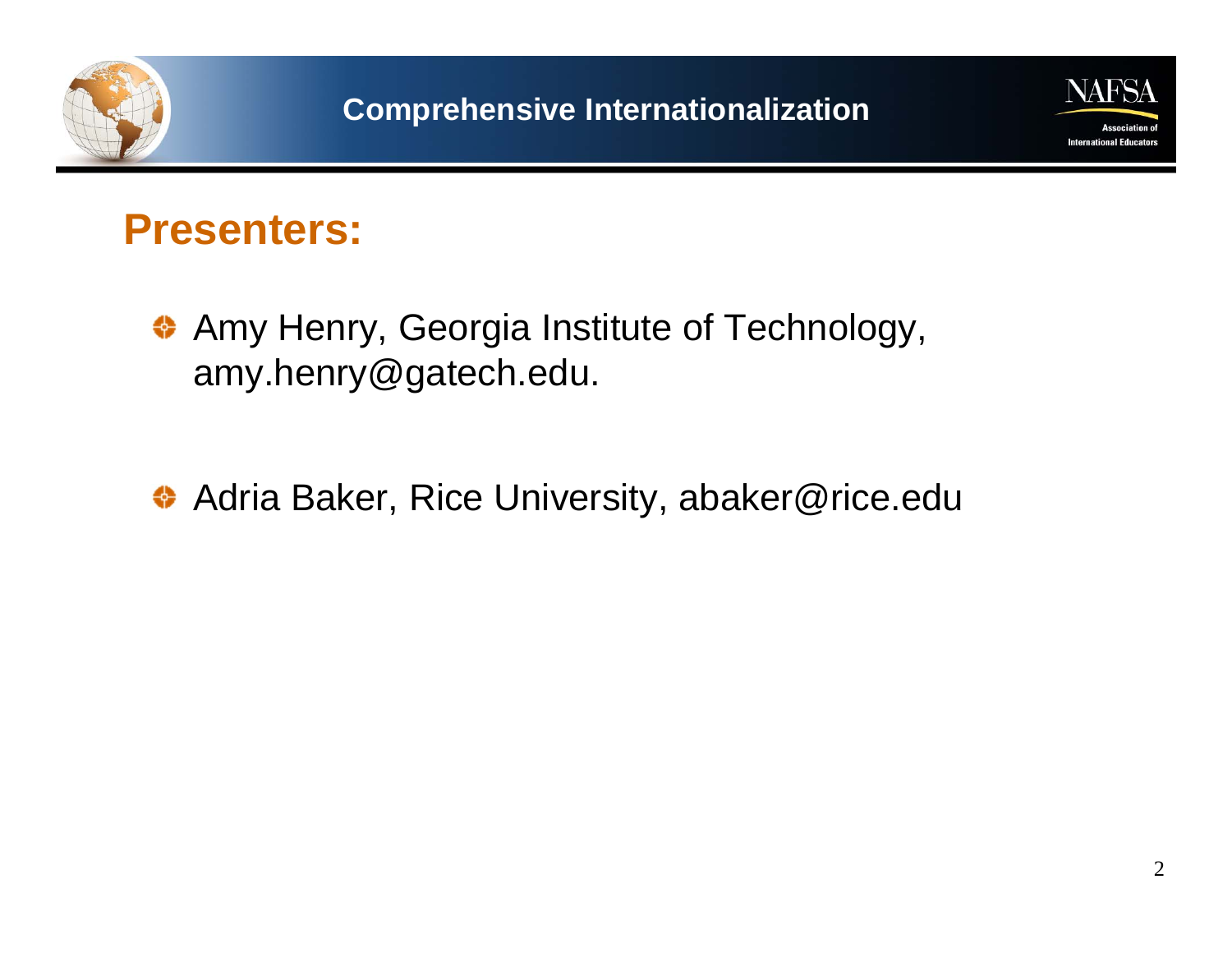



## **Why Comprehensive Internationalization?**

### Once upon a time….

Internationalization  $=$  international students & scholars on ቝ campus and robust study abroad program

### ◆ Today's institution embracing a broader definition

- International students & study abroad -6-
- Internationalization of the curriculumᡫ
- Internationalized research agendas ф.
- Collaborations/partnerships with institutions abroad -ቀ
- Intentional engagement of the faculty ቀ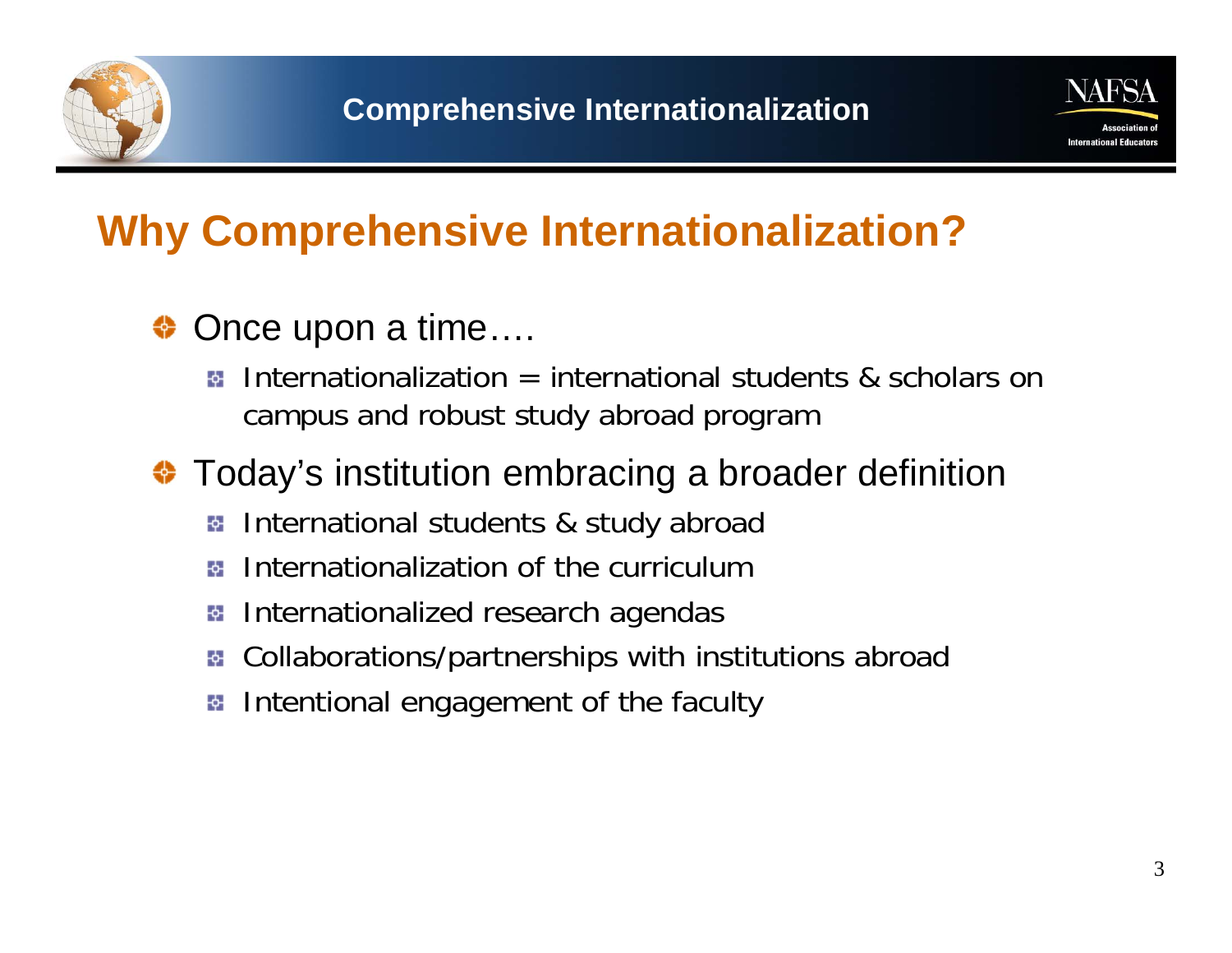



## **Comprehensive Internationalization (CIZN)**

### ◆ Comprehensive internationalization is:

- **a** a commitment,
- **a** confirmed through *action*,
- to integrate international, global, and comparative ቍ perspectives throughout the teaching, research, and service missions of higher education.
- $\bullet$  It is a means to advance the core learning, discovery, and engagement objectives of higher education in a 21<sup>st</sup> century context.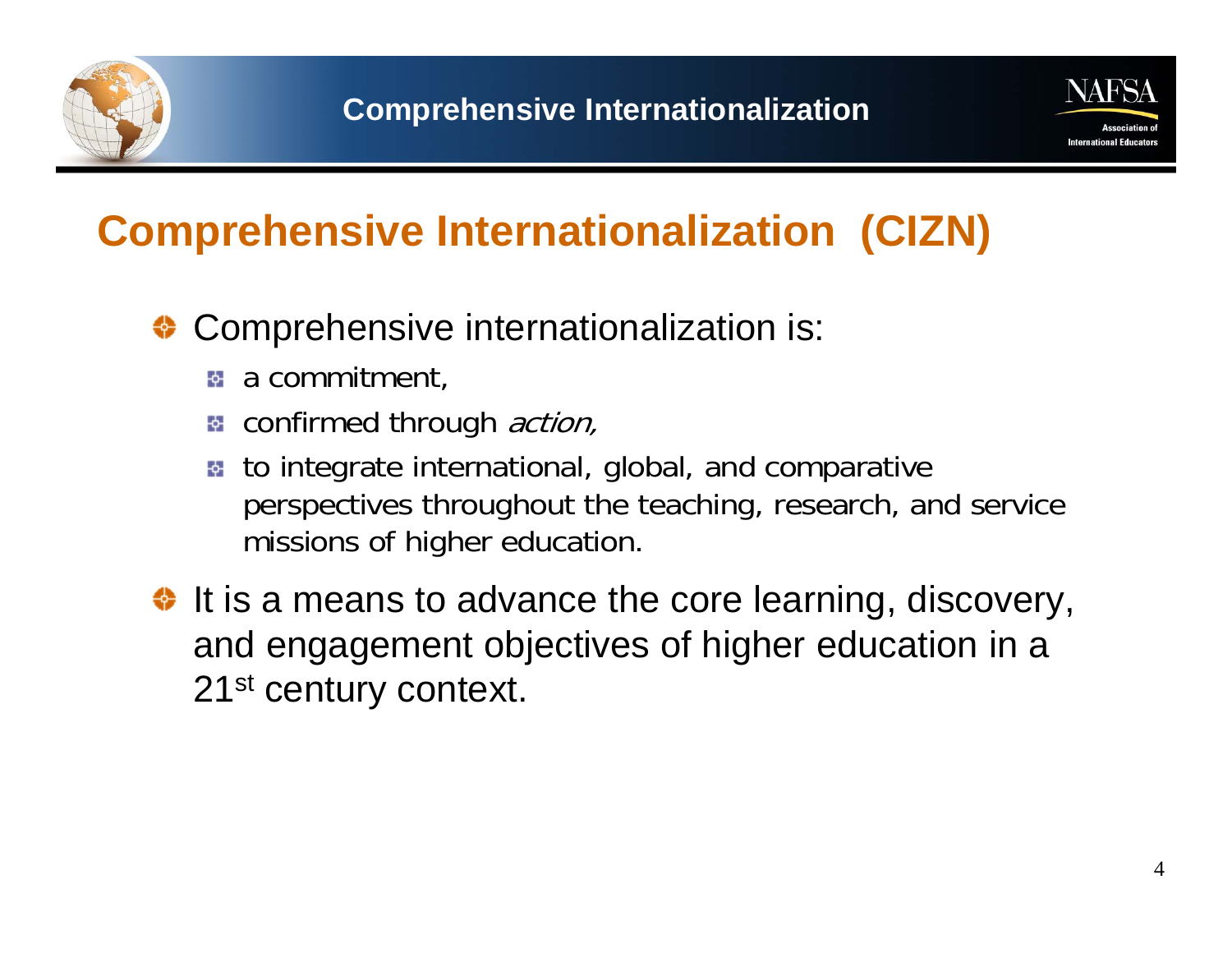



### **Paradigm Shift in Scale, Scope and Institutional Culture**

- ◆ Must become a broadly shared vision throughout the institution:
	- **All institutional missions**
	- **All students and majors**
	- **All faculty and staff**
- ◆ Defines institutional missions and values in global terms as well as in local or national terms.
- **Extends roles and responsibilities to a wider range of** players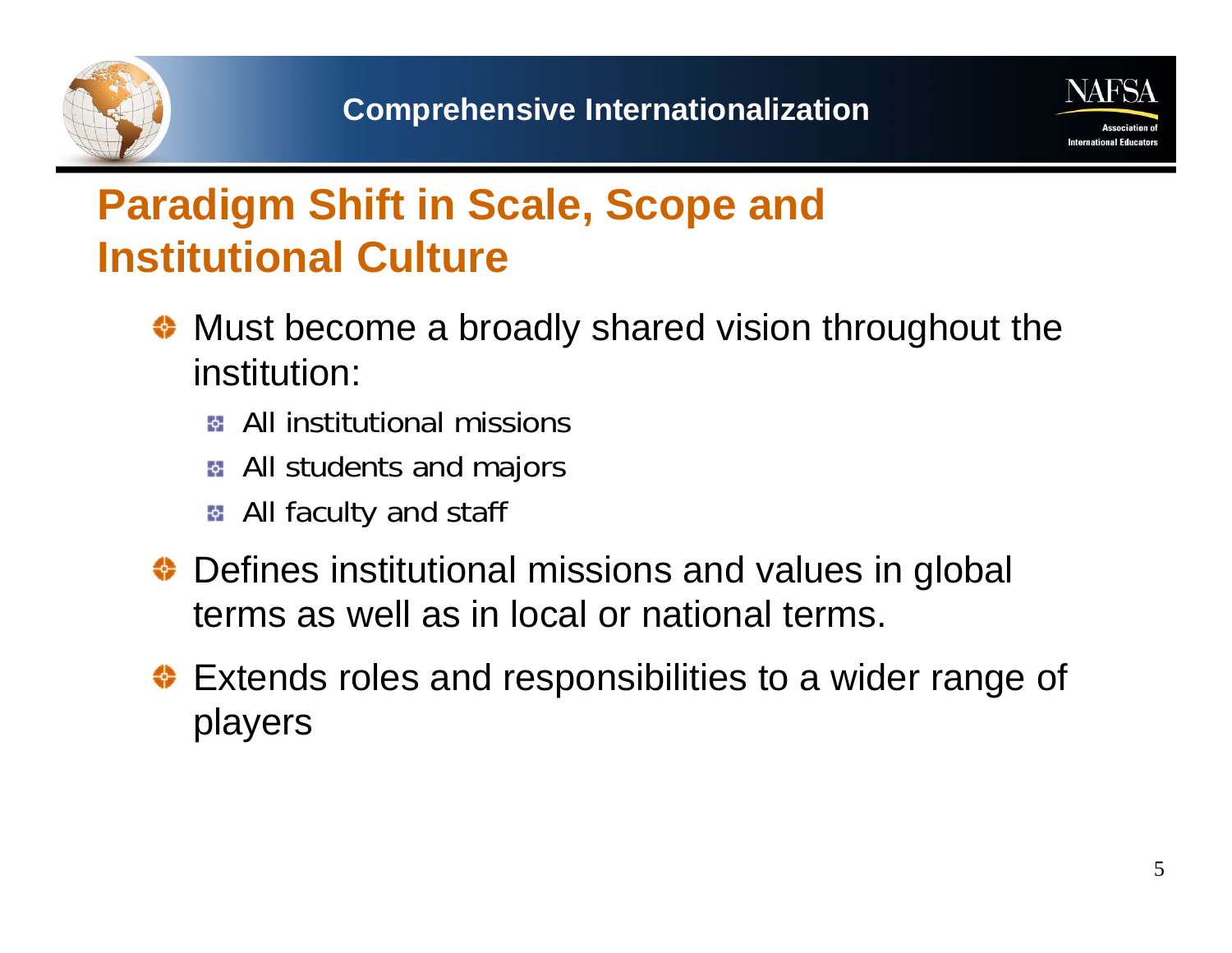



### **Differing Paths to CIZN**

### Institutional approaches are shaped by ₩

- Missions, values and priorities -ቀ
- **E** Institutional starting points
- What is possible at any point in time ቝ
- **Modes of operation**
- ◆ No "best" model, and no "checklist" to follow.
	- The best model for any institution is the one that fits its - 4 missions and circumstances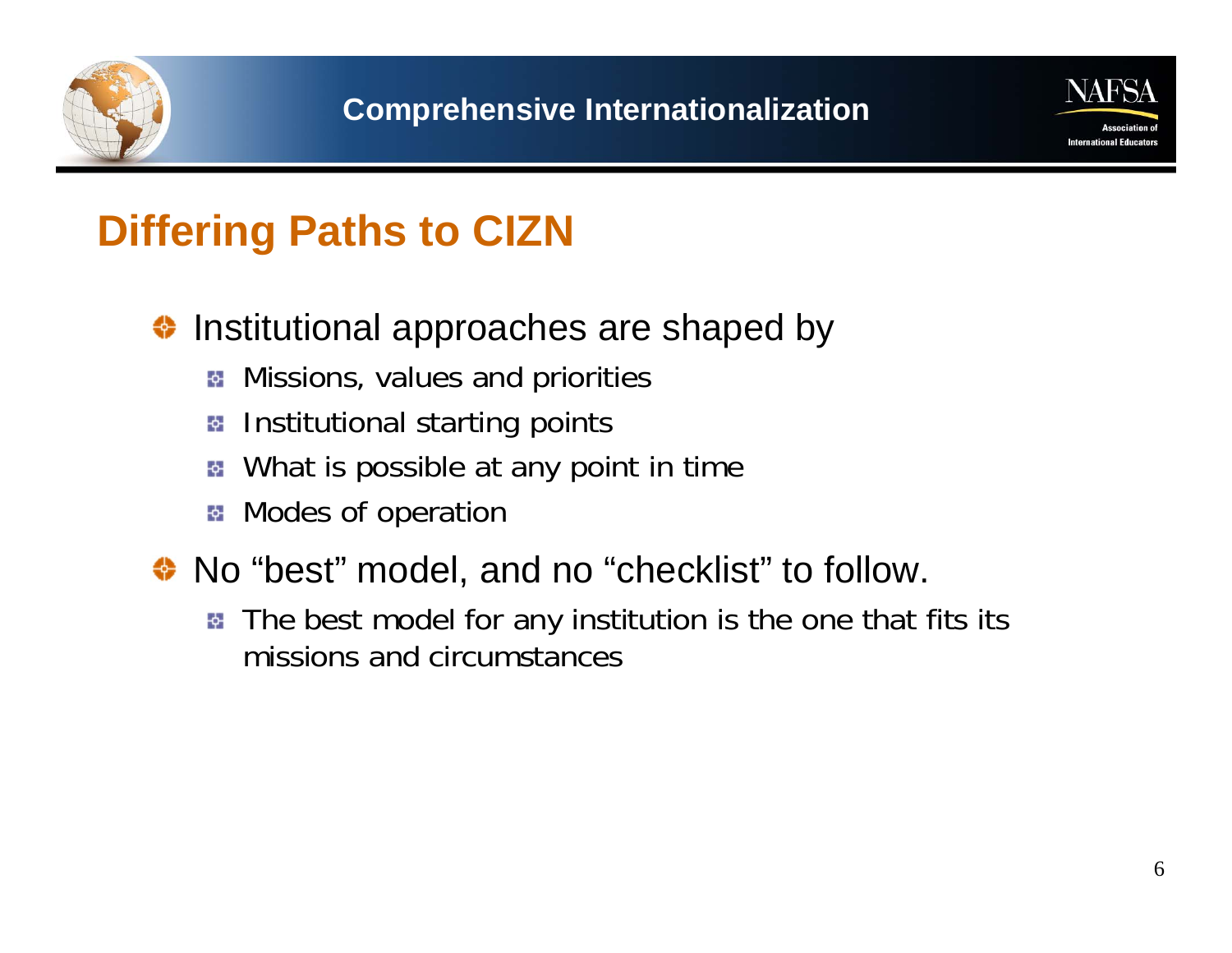



# **Commitment to Common Aspirations Following Different Paths**

- ◆ Mainstream: Expand faculty and student engagement
- Integrate CIZN into core institutional missions
- ◆ Expand who supports and contributes: Beyond the international office to academic and support units
- ♦ Interconnect CIZN activities to produce synergies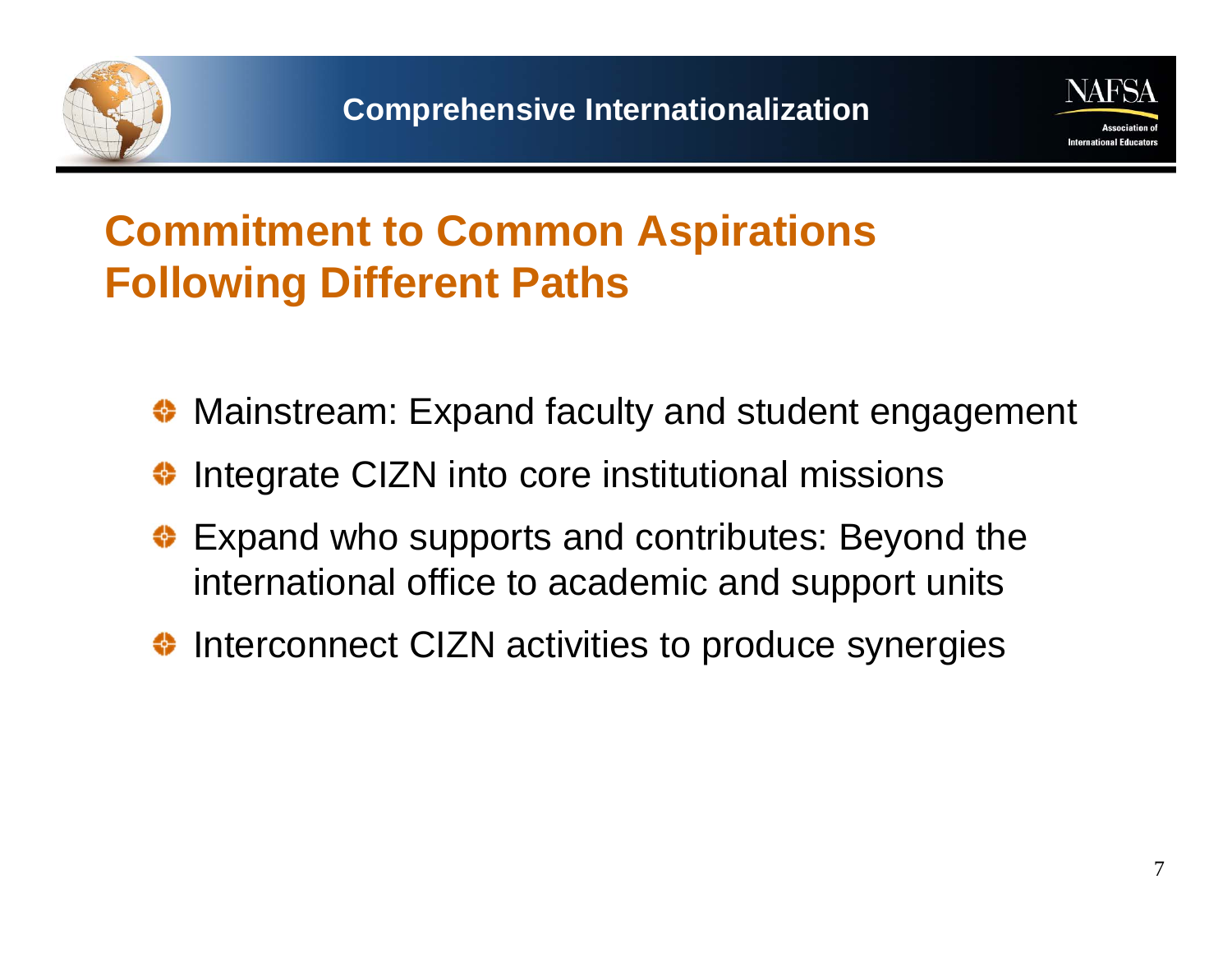



### **Beyond Concepts: Action Roles for CIZN**

- ◆ Core responsibilities for all international education (IE) professionals
	- Know key concepts: definition, rationales, motivations -фrelationship to own institution's mission
	- **E** Understand faculty perspectives on CIZN
	- Find opportunities to "spread the word" ф.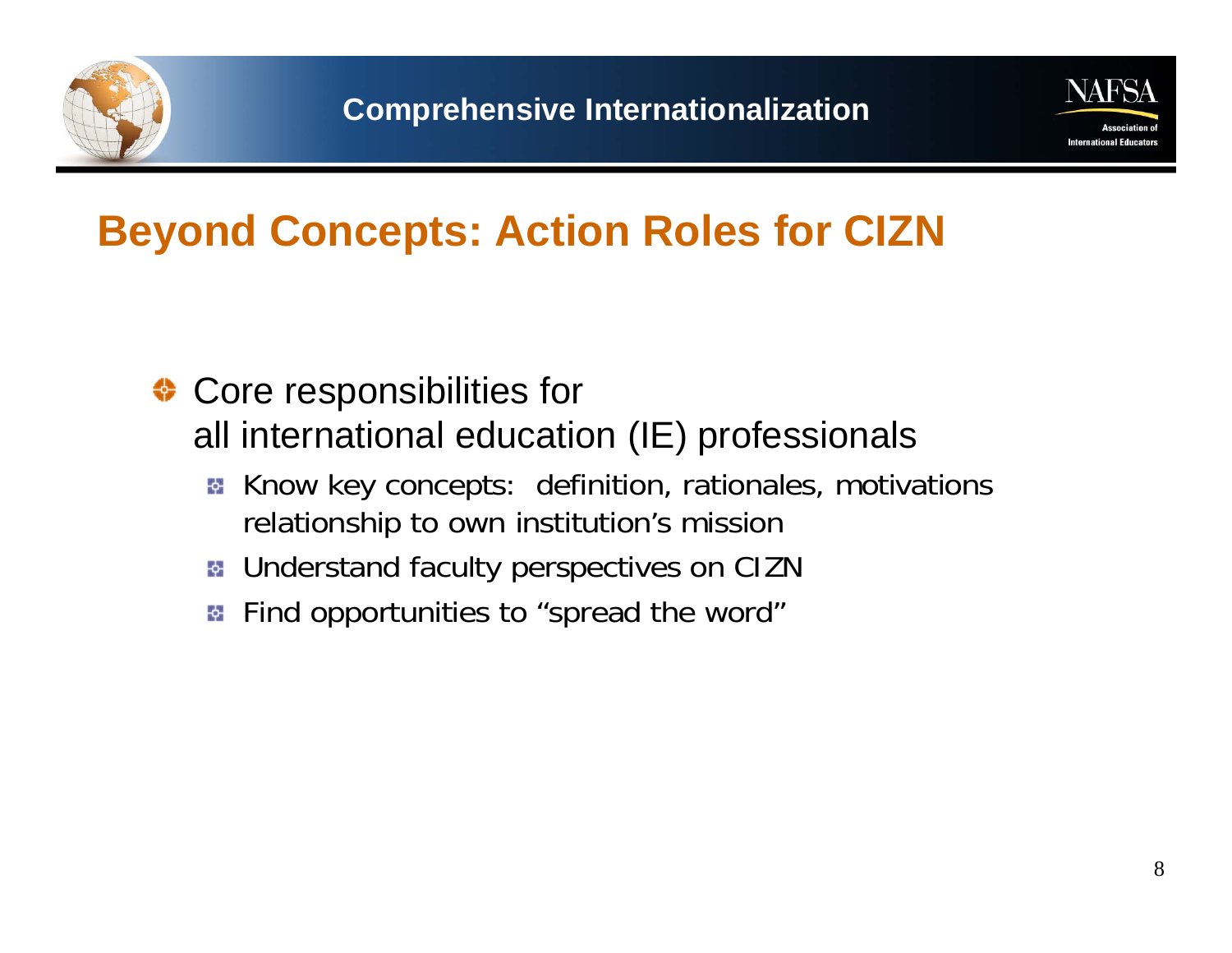



### **Beyond Concepts: Action Roles for CIZN (2)**

- Expanded responsibilities for those participating in leading CIZN or leading a component of it (e.g., study abroad)
	- Encourage a bold vision & goals for CIZN ф.
	- Build cross-campus partnerships Нф-
	- Recognize your roles to advance CIZN -ቀ
	- If you lead a component, expand how your area contributes.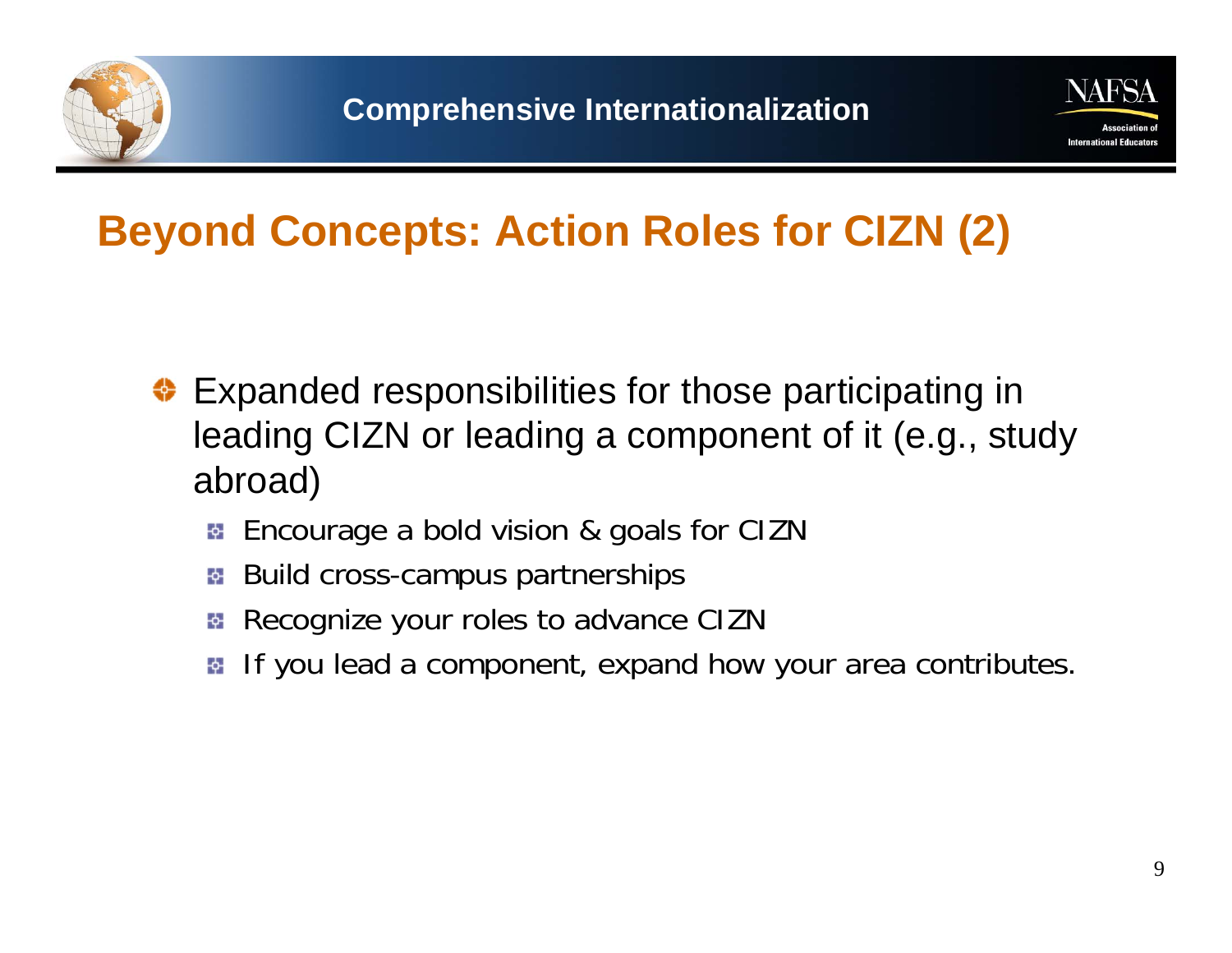



### **Actions All IE Professionals Can Take**

- **◆ Know key concepts and rationales**
- ◆ Be able to tie CIZN to institutional missions
- ◆ Understand faculty perspectives—what is important to them
- **Translate knowledge into action, including to seek** opportunities to "spread the word"
- Think of ideas, projects and programs that can help move CIZN forward step by step
- Think: What can you do, how can you contribute to the larger picture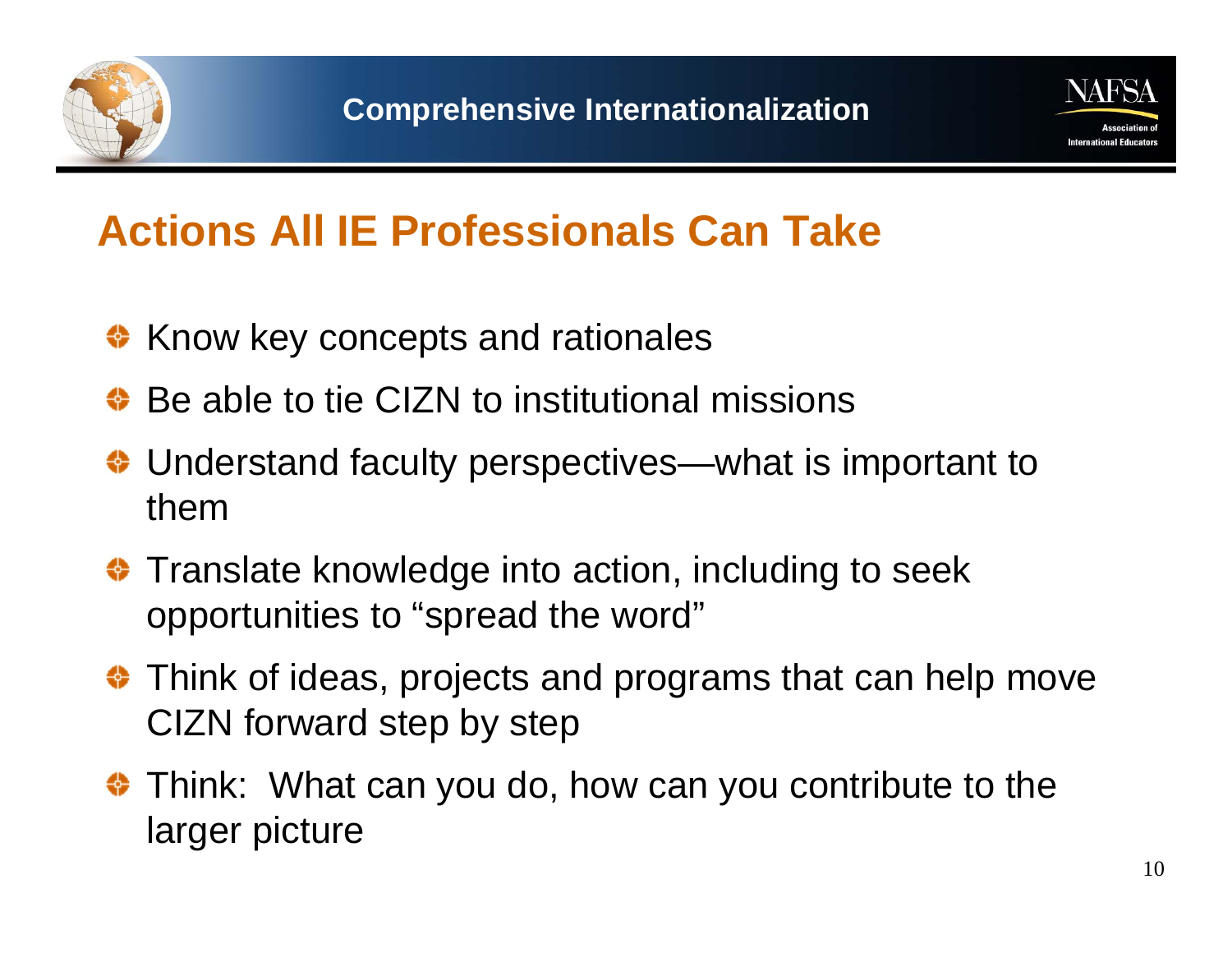



### **Rationales & Key Drivers of CIZN**

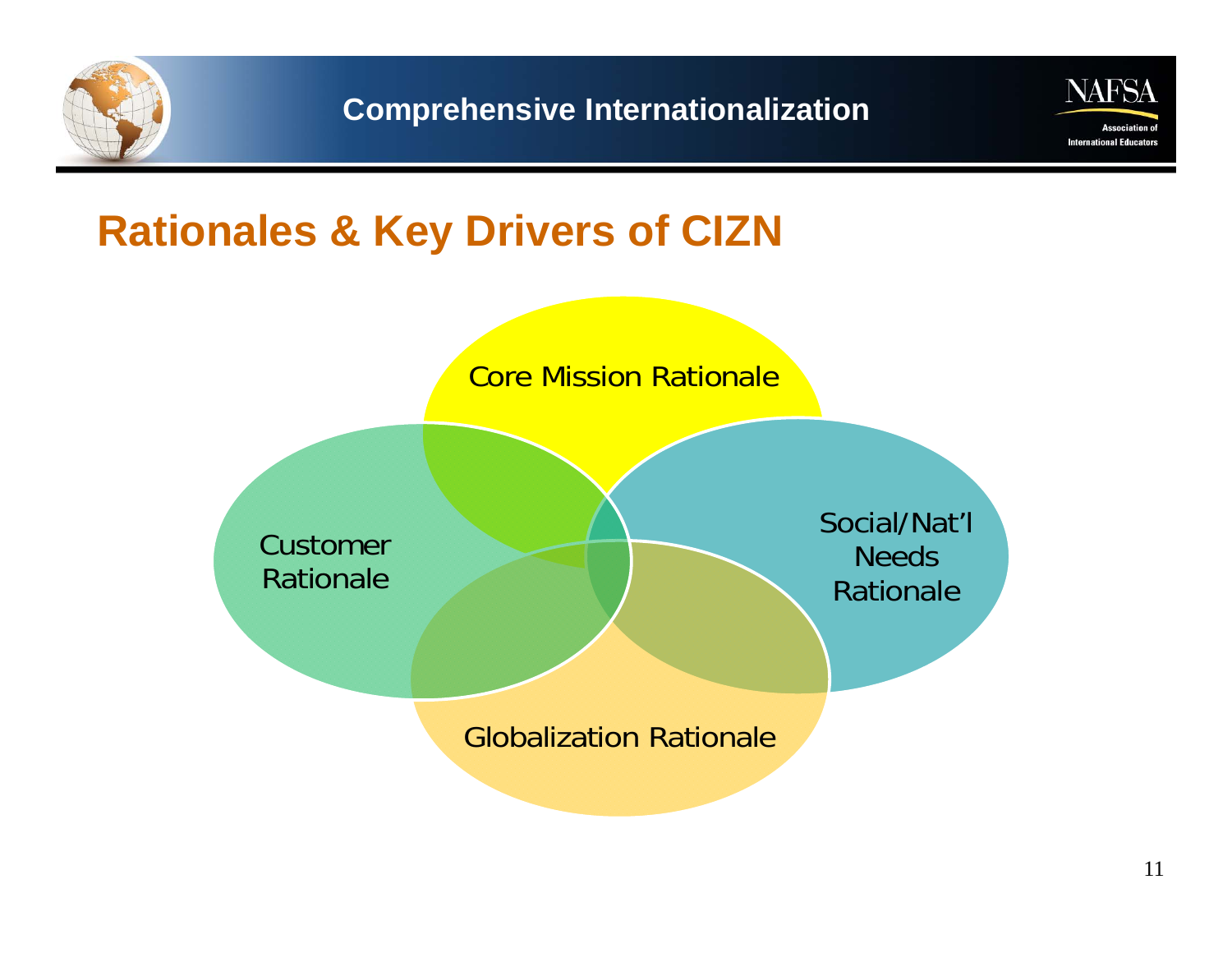



# **The Core Mission (Business) Rationale**



- The "business" of universities is ideas and innovation
- Creation of knowledge through research
- Transmission of knowledge to learners
- Translating knowledge into action for society's benefit ₩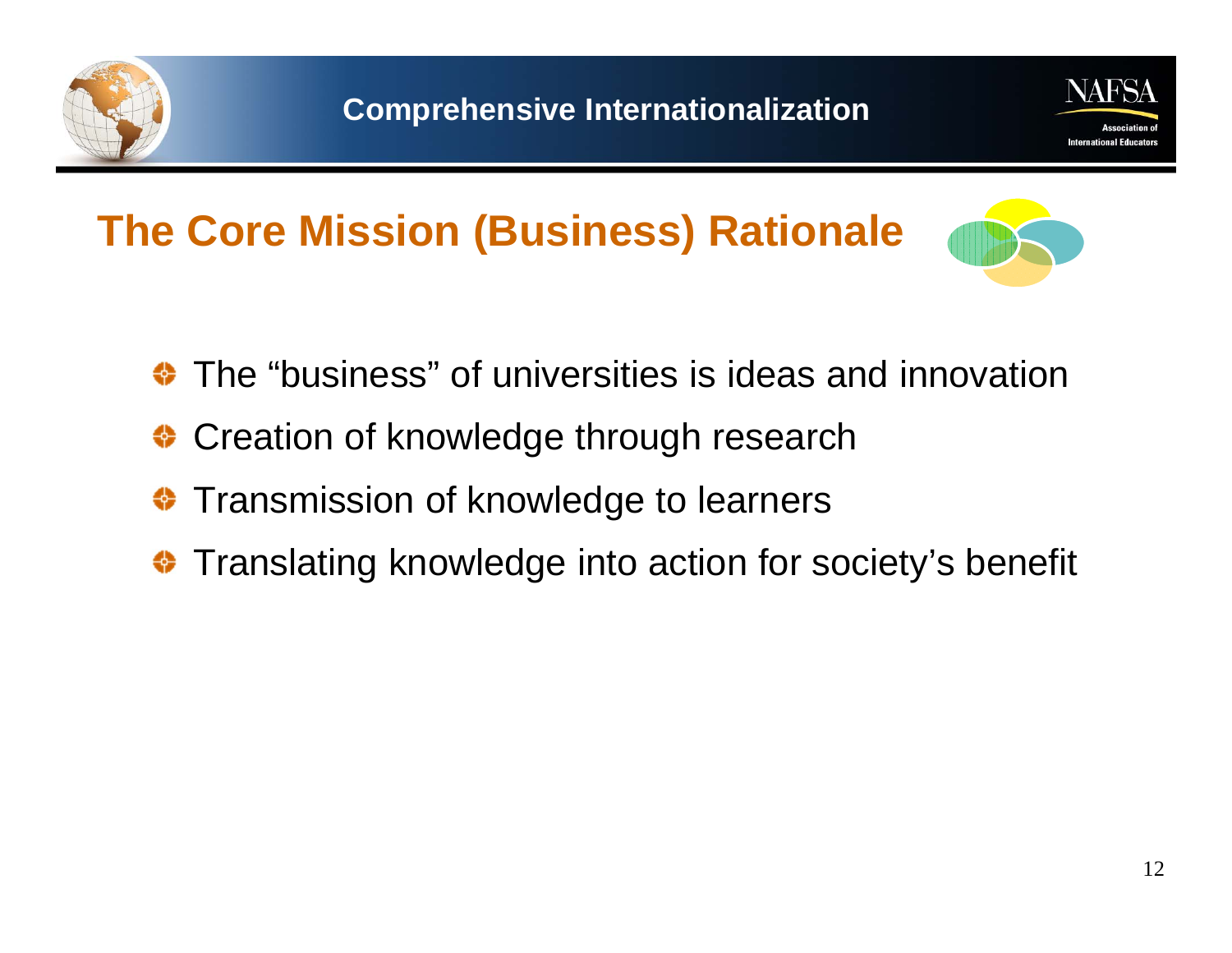



# **The Client Service Rationale**



### Higher Education has customers—who are they? ⇔

- Our students/graduates -ф-
- Our communities Нф-
- **B** Our businesses and employers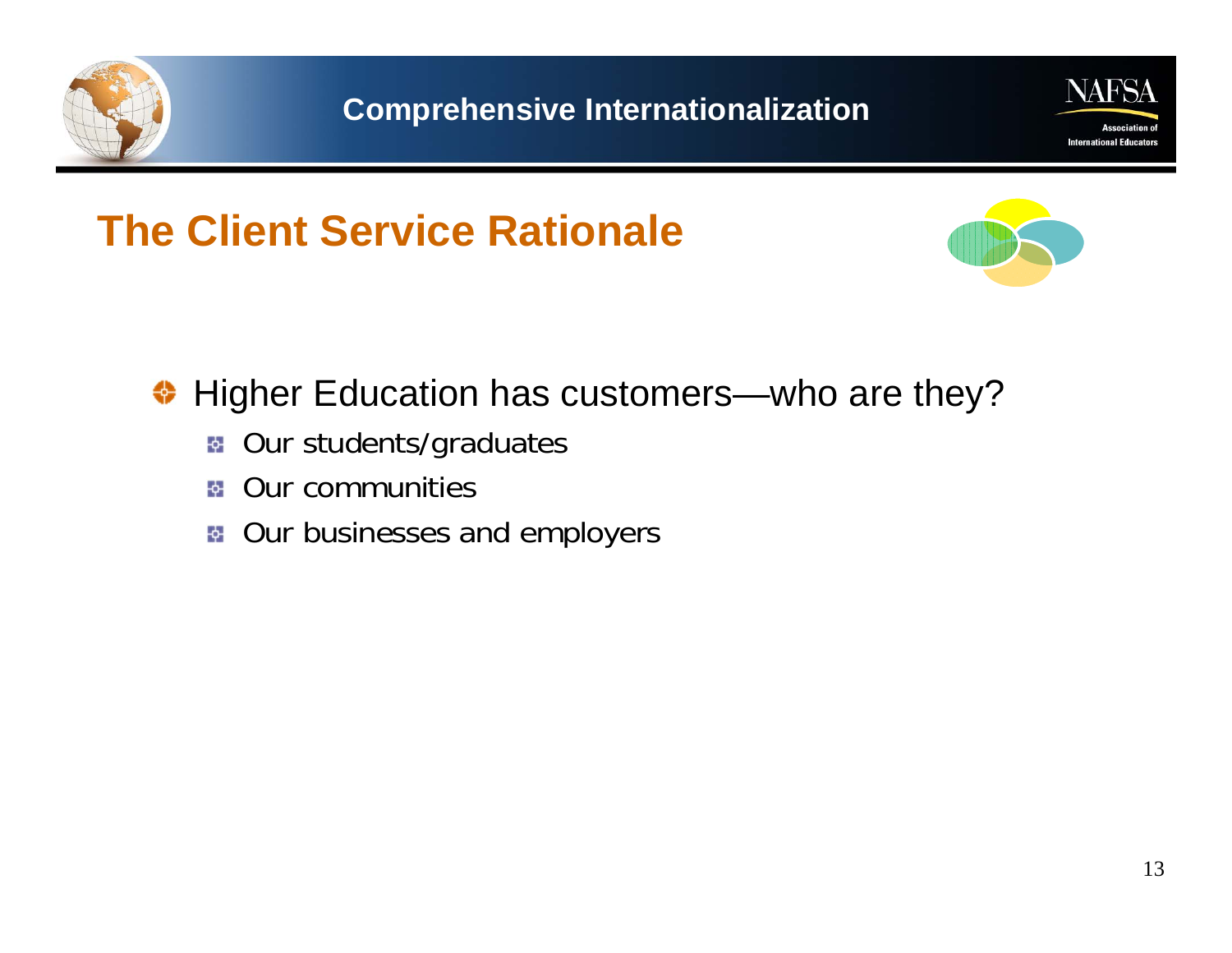



# **The Social and National Needs Rationale**

- Foster global relationships, peace and justice ⇔
- Improve cross-cultural understanding ⇔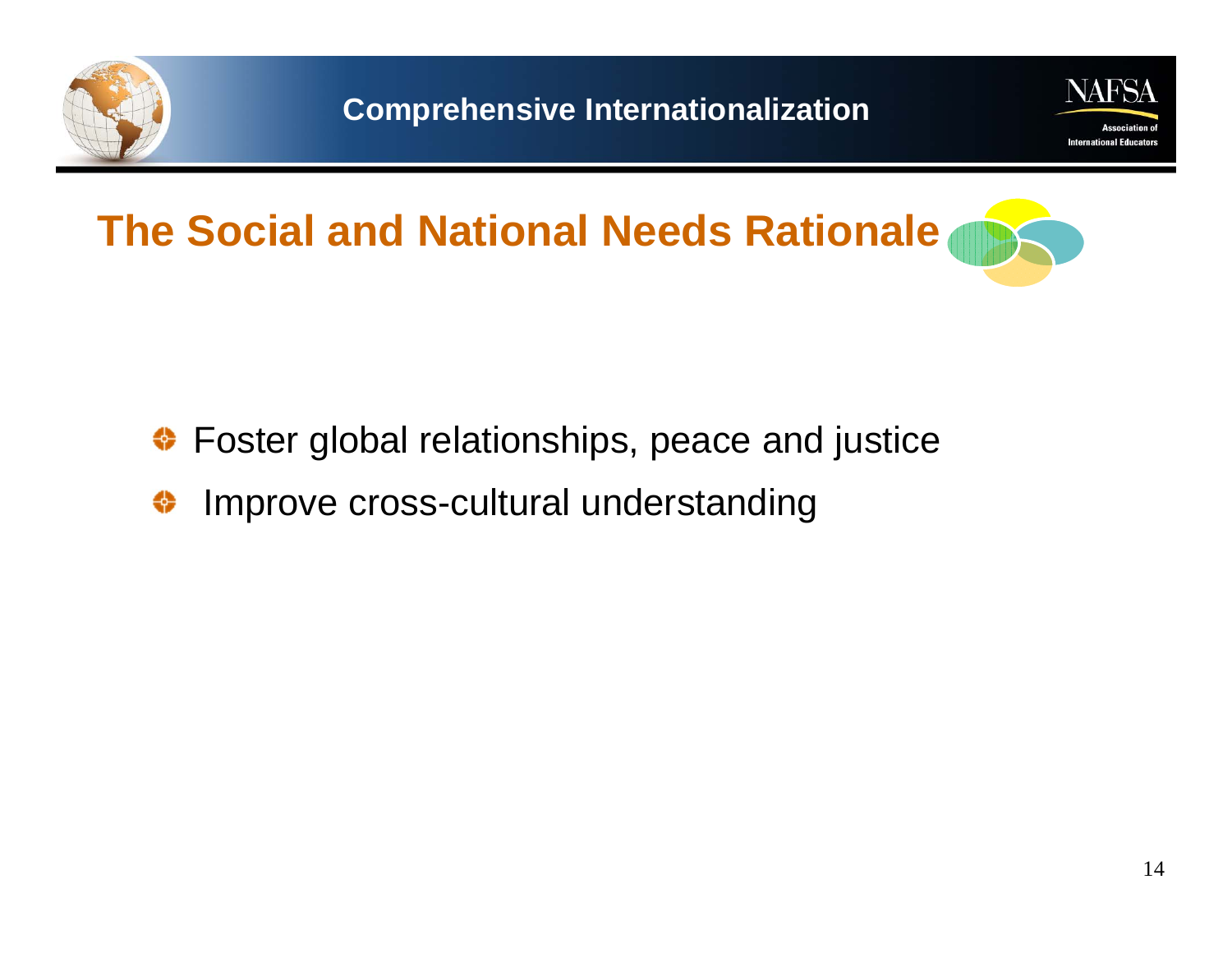



# **The Higher Education Globalization Rationale**



- Growth and spread in global higher education
	- Instructional demand and capacity -ቀ
	- **Research capacity**
- ♦ Increased cross-border partnerships in higher education.
	- Trade and competition ቝ
	- Collaborationቊ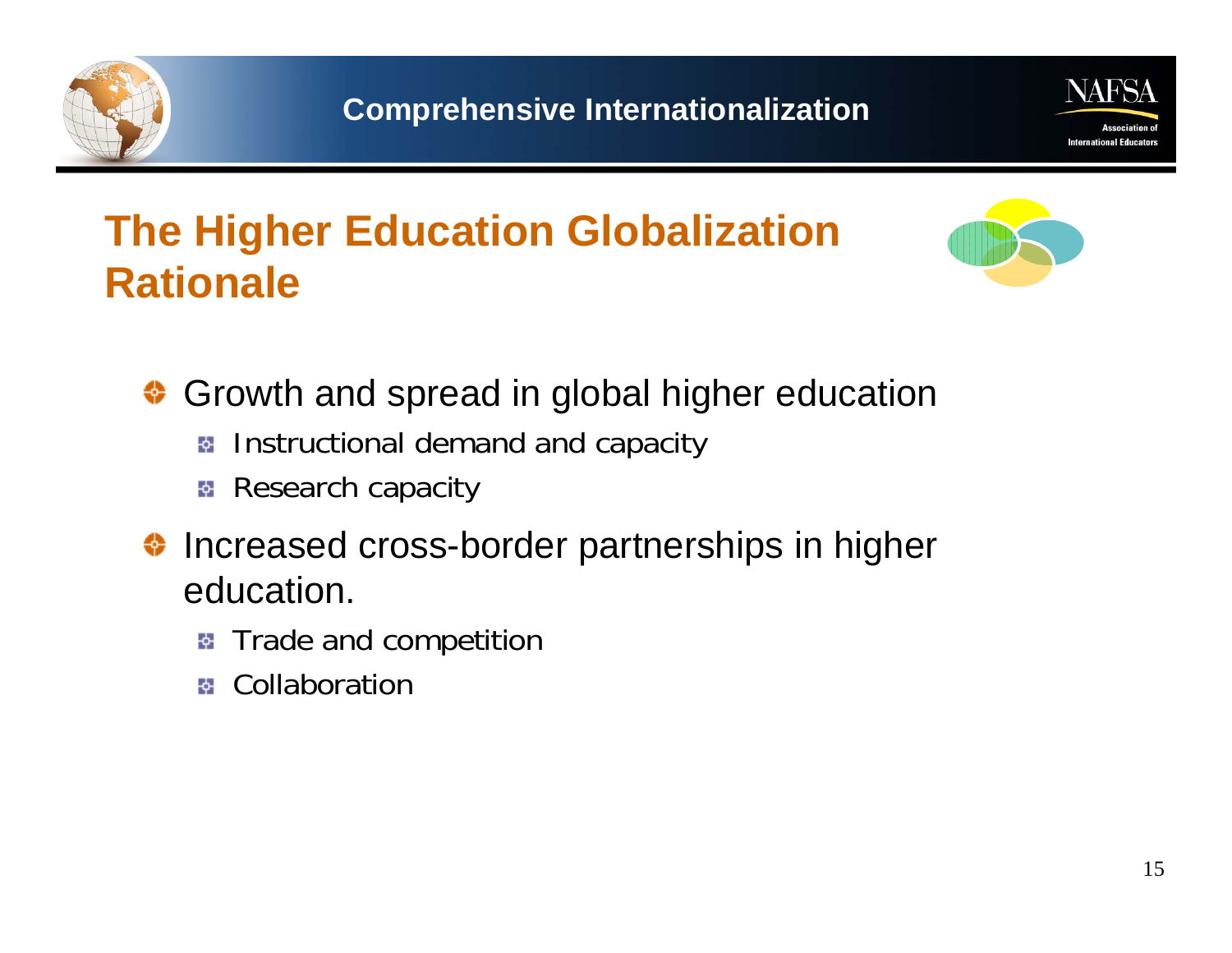



# **Discussion: Which rationale(s) drive your institution?**

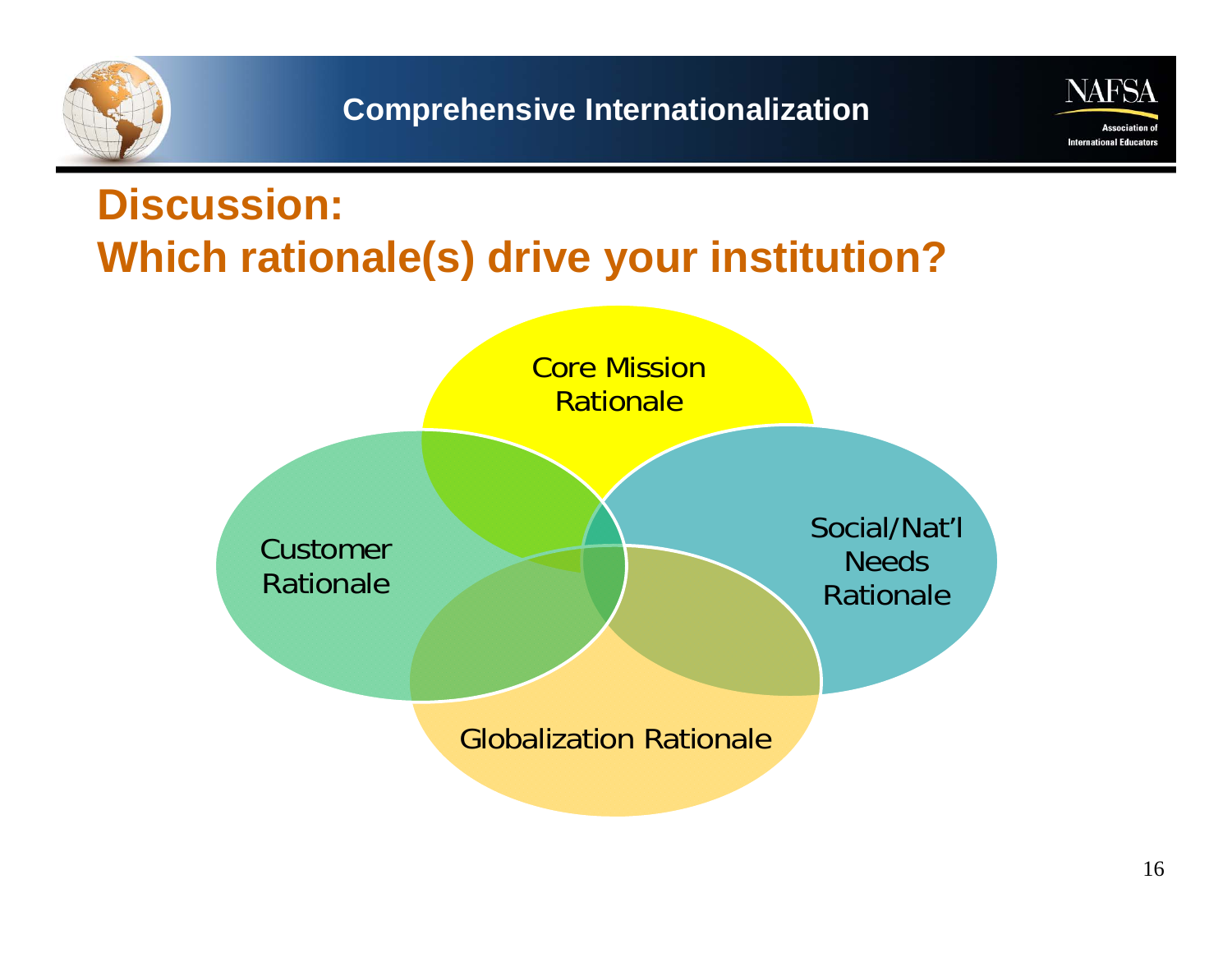



### **Connecting CIZN to Institutional Mission**

#### Know your institution's mission ₩

- Does it mention internationalization? Globalization?ቝ
- Does your president/provost talk about internationalization? -6-
- If not, do you have opportunities to change these? ቀ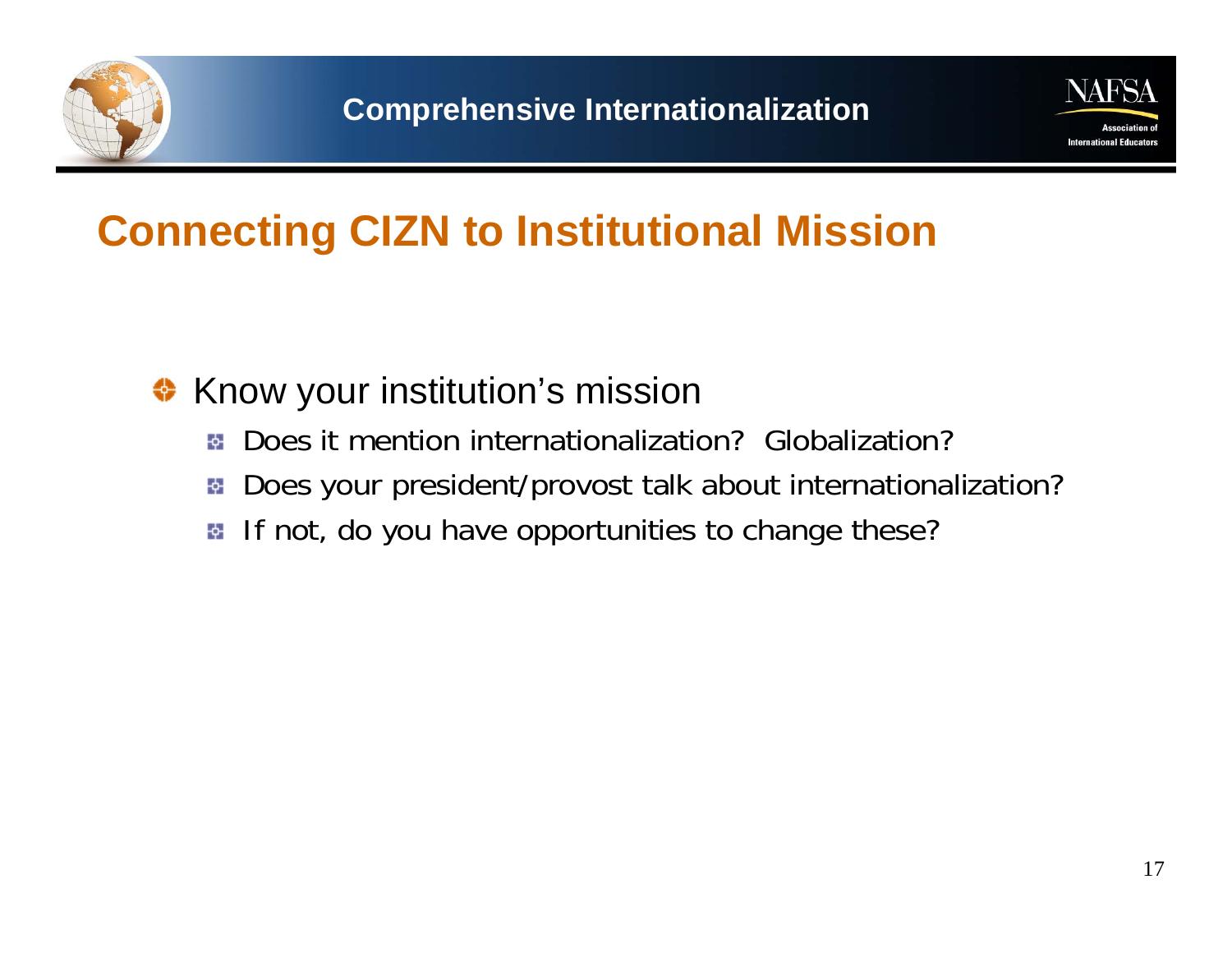



### **Understand Faculty Perspectives**

- ◆ Without the faculty engaged in internationalization, it is impossible to internationalize curriculum and learning and research
- ◆ What drives and motivates faculty to do anything?
- ◆ Enter into conversation with key faculty to:
	- Hear their perspectives, ideas and concerns ф.
	- **E** Come up with examples of ways in which faculty engagement would help you and with internationalization, but also benefit them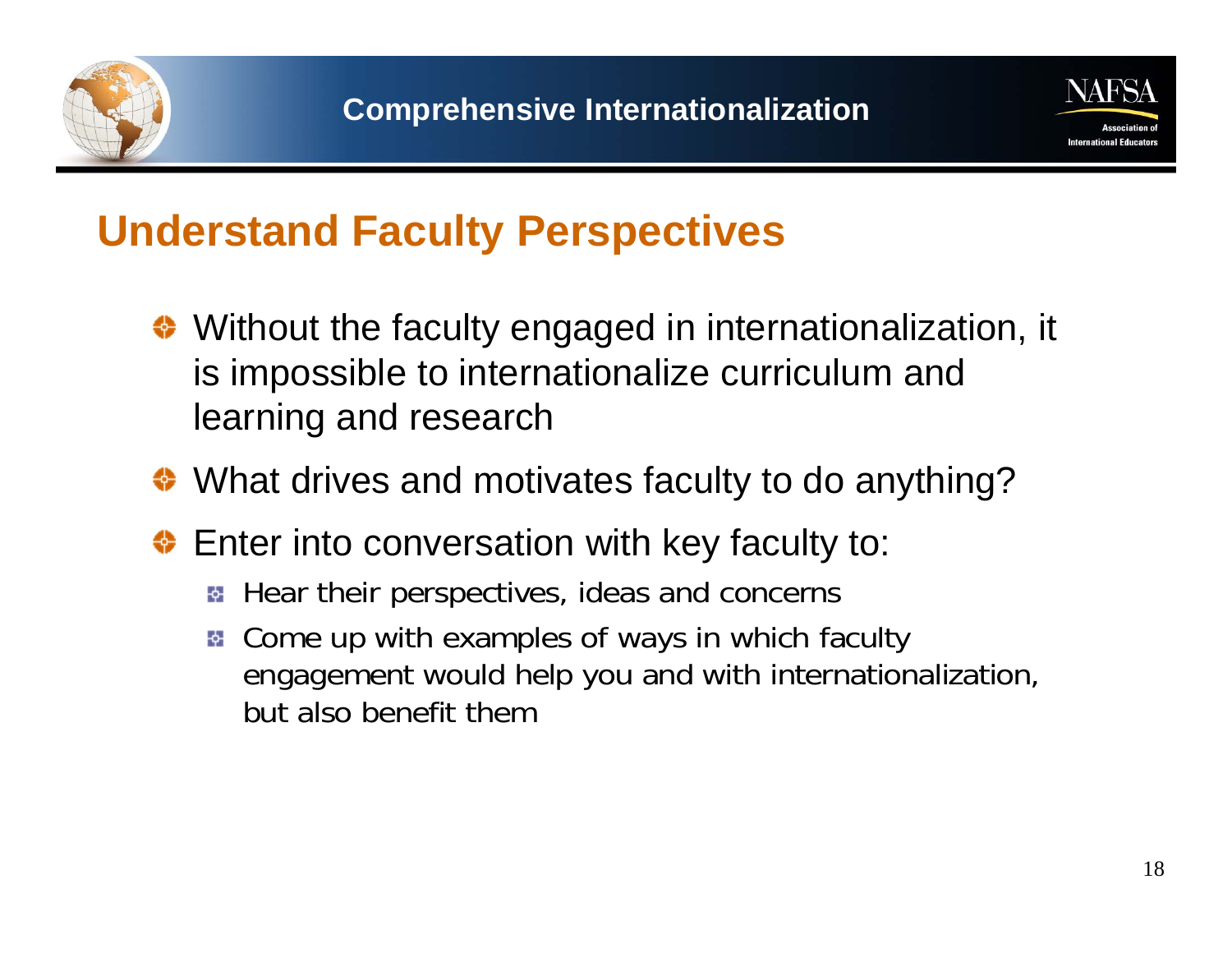



### **Actions All IE Professionals Can Take**

- <sup>◆</sup> "Spread the word"
	- Depending on your audience...
		- Point out the connection to the mission
		- Select and explain the rationale(s) that make sense to that audience
- ◆ What are the ideas, projects, programs that can move CIZN forward (step by step)?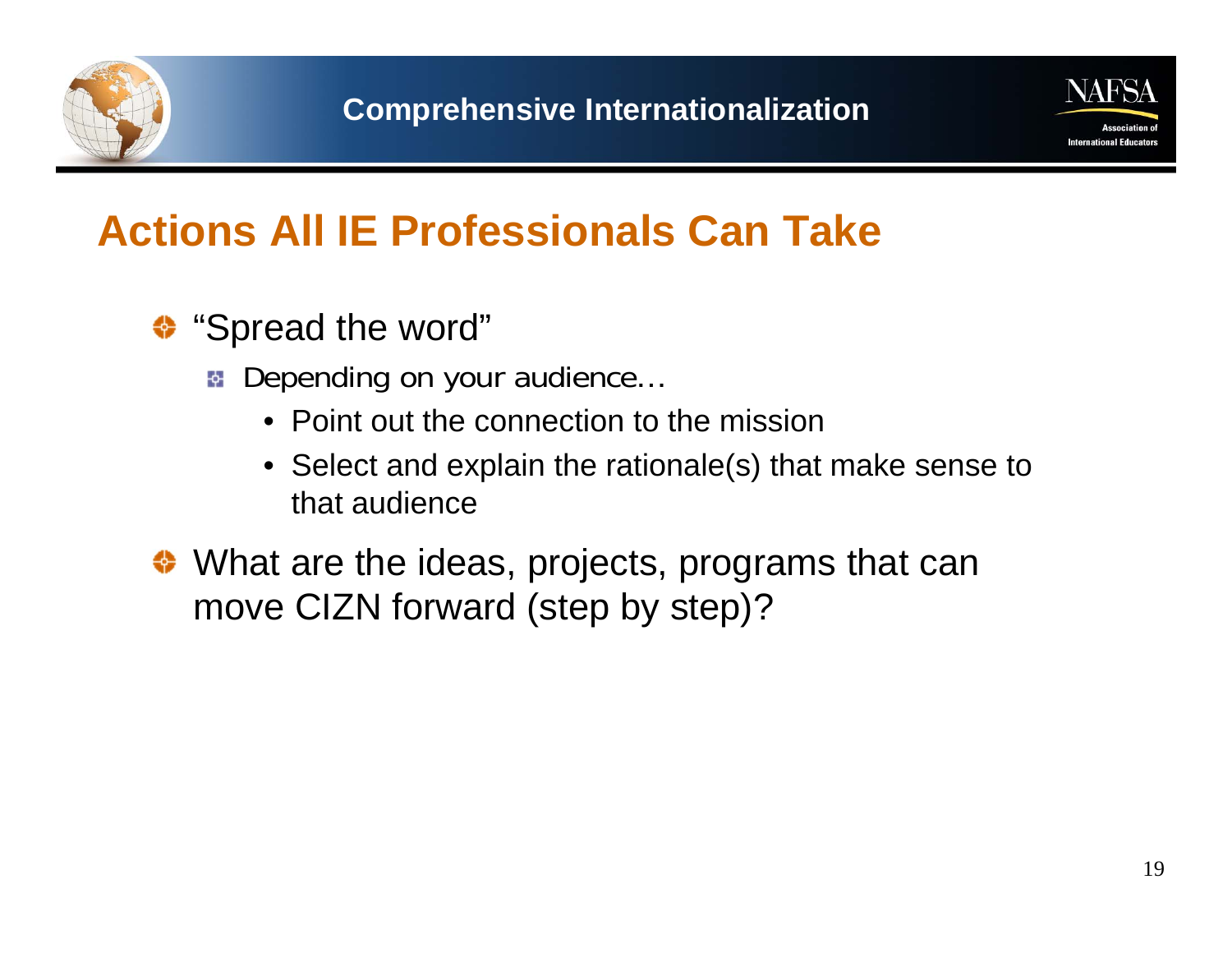



### **Encourage a Bold Vision & Goals**

### <sup>◆</sup> Why?

- Timid visions/goals only tweak the status quo ф.
- Bold visions challenge accepted norms—stimulate change
- Have potential to distinguish the institution ቝ

### **<sup>◆</sup>** Examples

- **E** International, global, and comparative content will permeate all institutional missions (teaching, research, and service).
- **E** "Access to international, global and comparative content and perspective will be provided to all students and in all majors.
- **All faculty, students and staff will have opportunity to** acquire international, global, and comparative understanding and experience.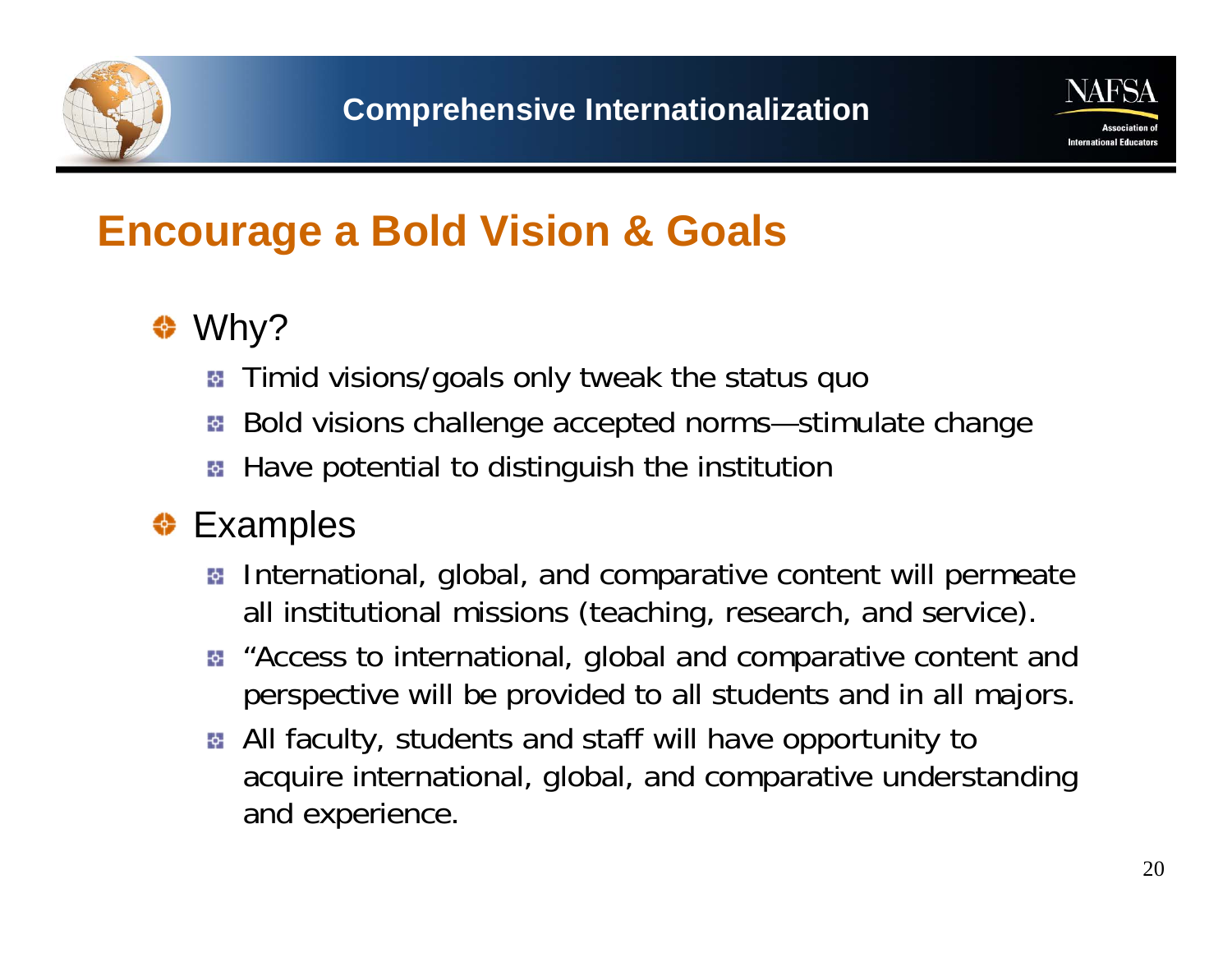



### **Build Cross Campus Partnerships**

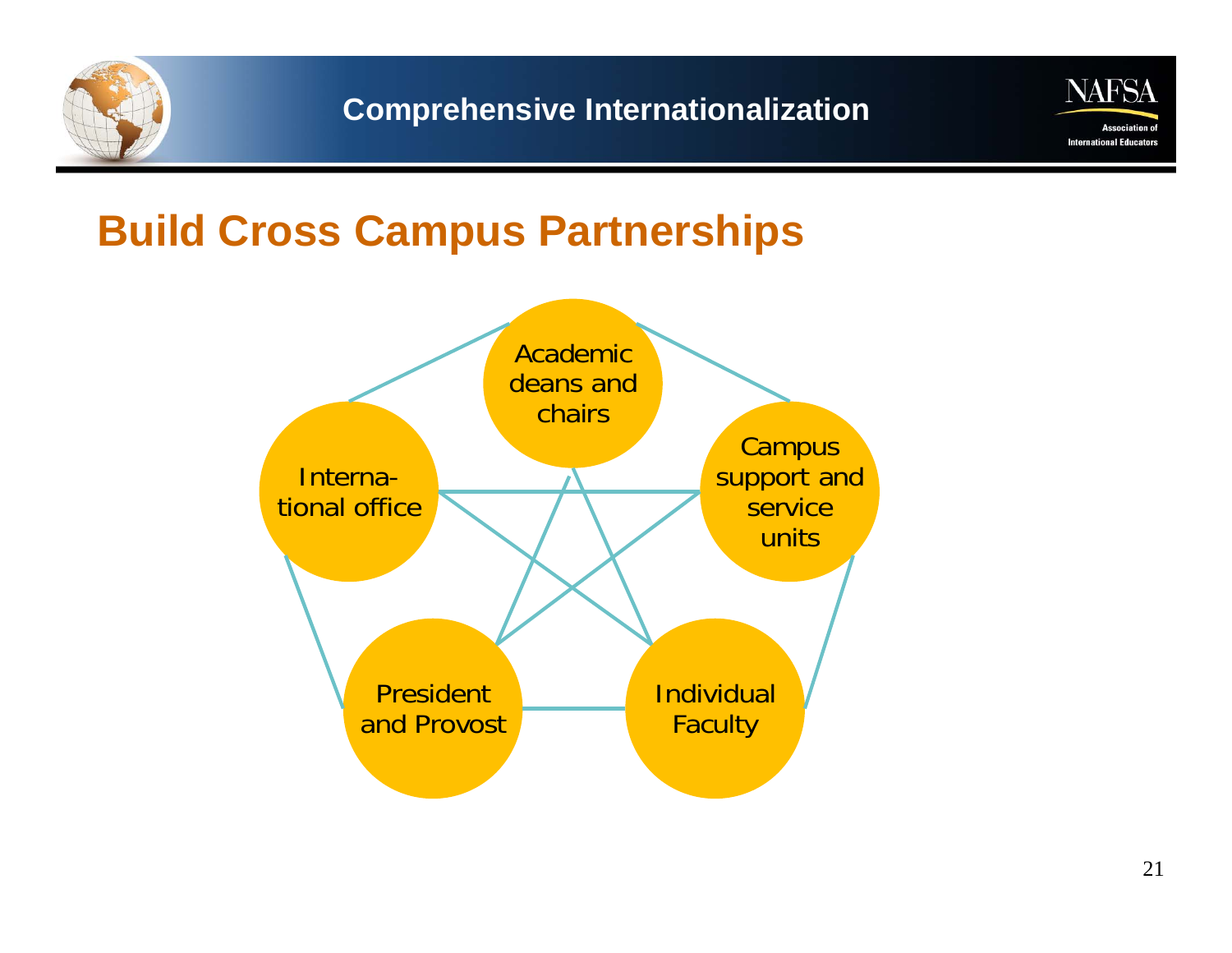



# **Recognize Opportunities, Anticipate Challenges**

### **Opportunities** ⇔

- Strategic planning initiatives ᠊ᡐ
- Core curriculum revisionsю.
- Groundbreaking work in peer institutions -ቀ
- New funding or income-generating opportunities
- Strategic partnerships -ф-

**Challenges** ≎

- It is someone else's job, not mine ф.
- Mainstreaming access threatens quality -6-
- Local vs. global is a zero sum game ф.
- Resources aren't sufficient
- Overcoming bureaucratic inertia ф.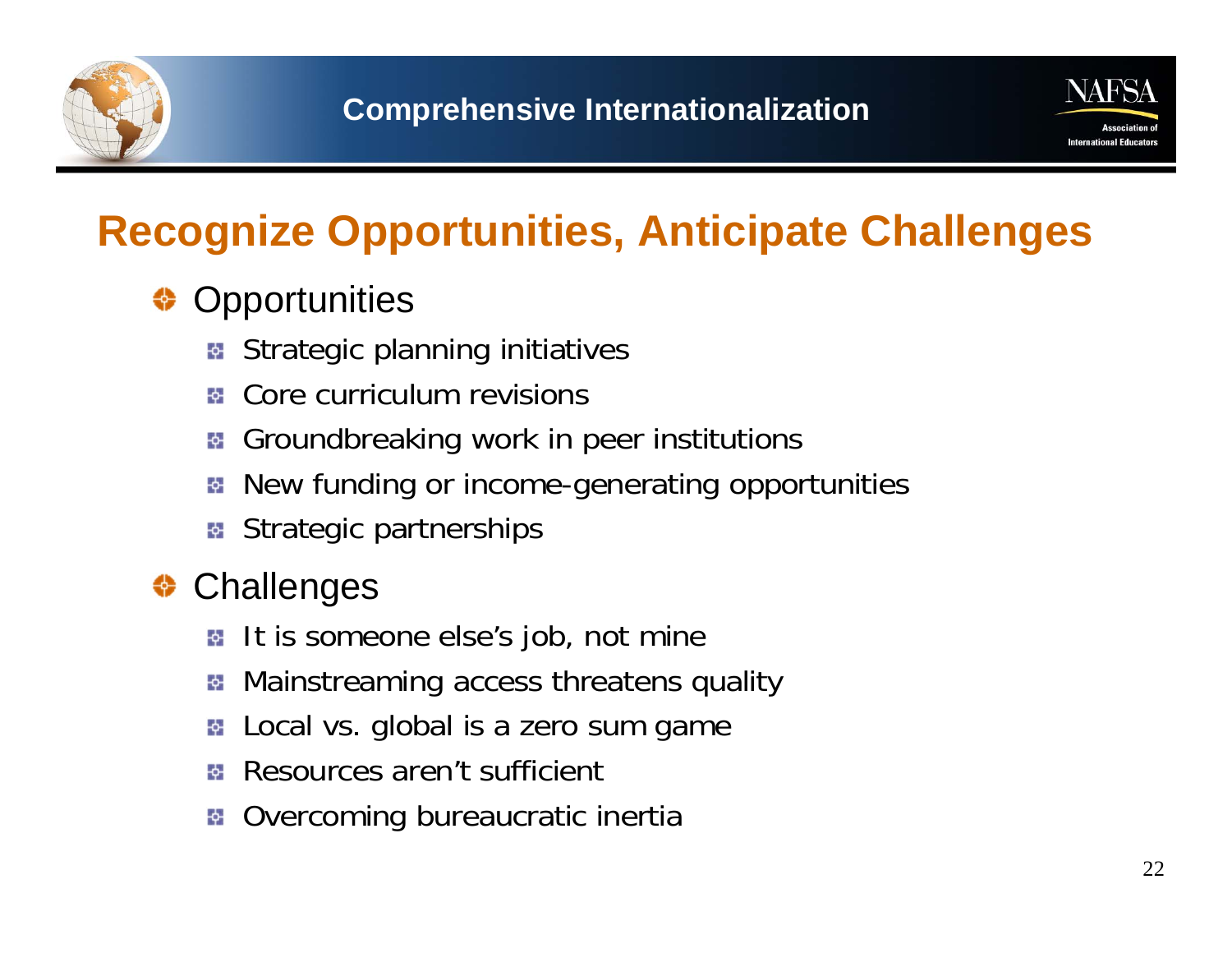



### **Recap: Keys to Fostering CIZN**

- ♦ Know what CIZN is, and be able to articulate rationales that relate to your institution's missions
- **♦ Understand faculty perspectives, administration** perspectives
- Take action to: ≎
	- Encourage a bold vision & goals for CIZN ф.
	- Build cross-campus partnerships
	- Recognize organizational opportunities to advance CIZN
	- Anticipate challenges -ቀ